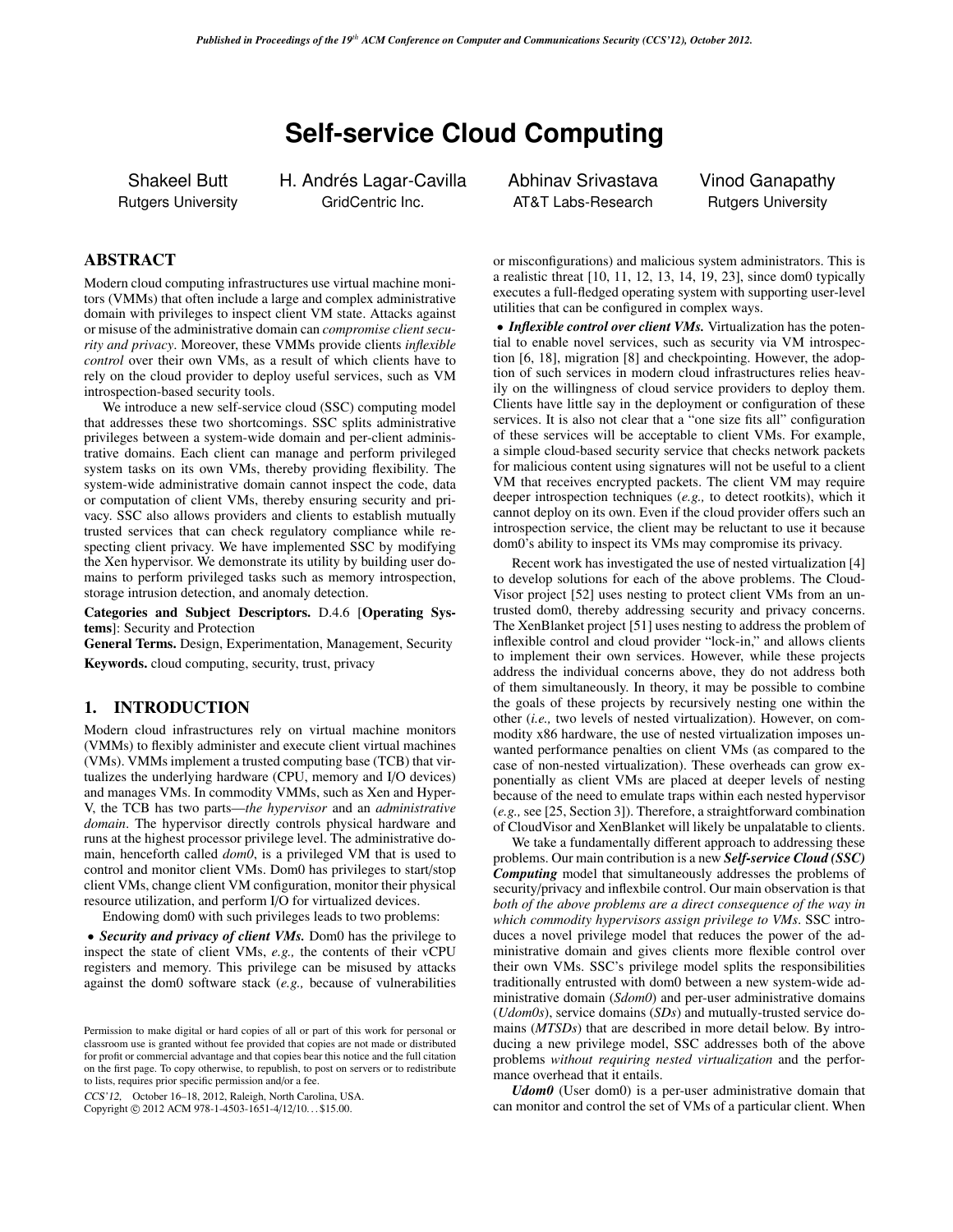

<span id="page-1-0"></span>Figure 1. The design of a Self-service Cloud (SSC) computing platform. SSC splits the TCB of the system (indicated using the shaded components) into a *system-level TCB*, with the hardware, the SSC hypervisor, and the domain builder, and a *client-level TCB*, with the Udom0 and service domains.

a client attempts to start a VM in SSC, it is assigned its own Udom0 domain. This domain creates the user VMs that perform the actual work for the client (*UdomUs*). Udom0 can delegate its privileges to *service domains (SDs)*, which are special-purpose user domains that can perform privileged system services on UdomUs. Clients can leverage SDs to implement services such as memory introspection to verify VM integrity, intrusion detection, and storage encryption. In a traditional cloud, these services would be implemented in dom0, and would have to be deployed by the cloud provider. Thus, SSC allows clients to flexibly deploy new services and control their own VMs using SDs.

*Sdom0* (System dom0) is the system-wide administrative domain in SSC. Sdom0 retains the privileges to start/stop Udom0 domains upon request by clients, and to run drivers for virtualized devices. Sdom0 manages resources, including scheduling time-slices and I/O quotas. SSC's privilege model disallows Sdom0 from inspecting the state of the client's domains (Udom0s, SDs, and UdomUs), thereby ensuring the security and privacy of client VMs.

Although this privilege model allows SSC to achieve our stated goals, in practice, cloud providers typically require *some* ability to control client VMs for regulatory compliance. For example, providers may wish to ensure that clients are not misusing their cloud infrastructure to host malicious software [\[30\]](#page-11-14). To do so, the cloud provider must have the ability to inspect client VMs, but this may conflict with the client's privacy goals. There is often such a tension between the client's privacy policies and the cloud provider's need to retain control over client VMs executing on its platform.

SSC resolves this tension by introducing *mutually-trusted service domains (MTSDs)*. The cloud provider and the client mutually agree upon policies and mechanisms that the provider will use to control the client's VMs. The cloud provider implements its code in a MTSD, which runs similar to a SD, and can therefore inspect a client's VMs. Clients can leverage trusted computing technology [\[5,](#page-11-15) [21,](#page-11-16) [24\]](#page-11-17) to verify that a MTSD only runs code that was mutually agreed-upon with the cloud provider. Clients that have verified the trustworthiness of the platform and the MTSD can rest assured their privacy will not be compromised. Likewise, the cloud provider can ensure liveness of MTSDs for regulatory compliance.

Figure [1](#page-1-0) depicts the design of SSC. We use the term *metadomain* to refer to the collection of a client's domains (Udom0, UdomUs, SDs, and MTSDs). Only Udom0 holds privileges over UdomUs in its meta-domain, but can delegate specific privileges to SDs to carryout specialized services. To bootstrap meta-domains, SSC employs a specialized *domain builder (domB)* (akin to the design of Murray *et al.* [\[33\]](#page-11-18)). DomB is entrusted with the task of creating VMs, a privilege that no longer resides with the systemwide administrative domain (Sdom0). Section [3](#page-2-0) presents a detailed overview of the design of SSC.

We have implemented an SSC-compliant VMM by modifying Xen (v3.4.0). We demonstrate SSC's utility by showing that SDs can be used to implement a variety of services (Section [4\)](#page-6-0). To summarize, the main contributions of this paper are:

• *The SSC model.* SSC's privilege model allows clients to administer their own VMs, while disallowing the cloud's administrative domain from inspecting client VM state. This new privilege model addresses both client concerns discussed earlier, *i.e.,* security/privacy of VMs, and inflexible control over VMs. Unlike recent work to address these concerns [\[51,](#page-11-12) [52\]](#page-11-11), SSC does *not* rely on nested virtualization. Consequently, client VMs are able to enjoy the benefits of SSC with negligible performance overheads.

• *Service domains*. SDs allow clients to perform privileged system tasks on their VMs. We demonstrate case studies showing that SDs can be used to implement a variety of system services that are traditionally implemented in dom0. Consequently, SDs provide clients more flexible control over their VMs.

• *Mutually-trusted service domains.* MTSDs execute privileged services that check regulatory compliance in a manner that is mutually agreed upon between the cloud provider and the client. They balance the tension between the cloud provider's need to retain control and the client's security and privacy goals.

# <span id="page-1-1"></span>2. THREAT MODEL

SSC's threat model is similar to those used in recent work on protecting client VMs in the cloud [\[26,](#page-11-19) [40,](#page-11-20) [52\]](#page-11-11), and differentiates between *cloud service providers* and *cloud system administrators*. Cloud providers are entities such as Amazon EC2 and Microsoft Azure, who have a vested interest in protecting their reputations. On the other hand, cloud system administrators are individuals entrusted with system tasks and maintaining the cloud infrastructure. To do so, they have access to dom0 and the privileges that it entails.

We assume that *cloud system administrators are adversarial* (or could make mistakes), and by extension, that the *administrative domain is untrusted*. Administrators have both the technical means and the monetary motivation to misuse dom0's privileges to snoop client data at will. Even if system administrators are benign, attacks on client data can be launched via exploits directed against dom0. Such attacks are increasing in number [\[10,](#page-11-0) [11,](#page-11-1) [12,](#page-11-2) [13,](#page-11-3) [14,](#page-11-4) [23\]](#page-11-6) because on commodity VMMs, dom0 often runs a full-fledged operating system, with a complex software stack. Likewise, misconfigured services in dom0 can also pose a threat to the security and privacy of client data.

SSC protects clients from threats posed by exploits against Sdom0 and cloud administrators who misuse Sdom0's privileges. SSC prevents Sdom0 from accessing the memory contents of client VMs and the state of their virtual processors (vCPUs). This protects all of the client's in-memory data, including any encryption keys stored therein. SSC's core mechanisms by themselves do not prevent administrators from snooping on network traffic or persistent storage. Security-concious clients can employ end-to-end encryption to protect data on the network and storage. We show how clients can achieve this by implementing suitable SDs (Section [4.1\)](#page-6-1). Packet headers need not be encrypted; after all, network middleboxes inspect and mangle packet headers.

SSC assumes that *the cloud service provider is trusted*. The provider must supply a TCB running an SSC-compliant VMM. We assume that the physical hardware is equipped with an IOMMU and a Trusted Platform Module (TPM) chip, using which clients can obtain cryptographic guarantees about the software stack executing on the machine. The cloud provider must also implement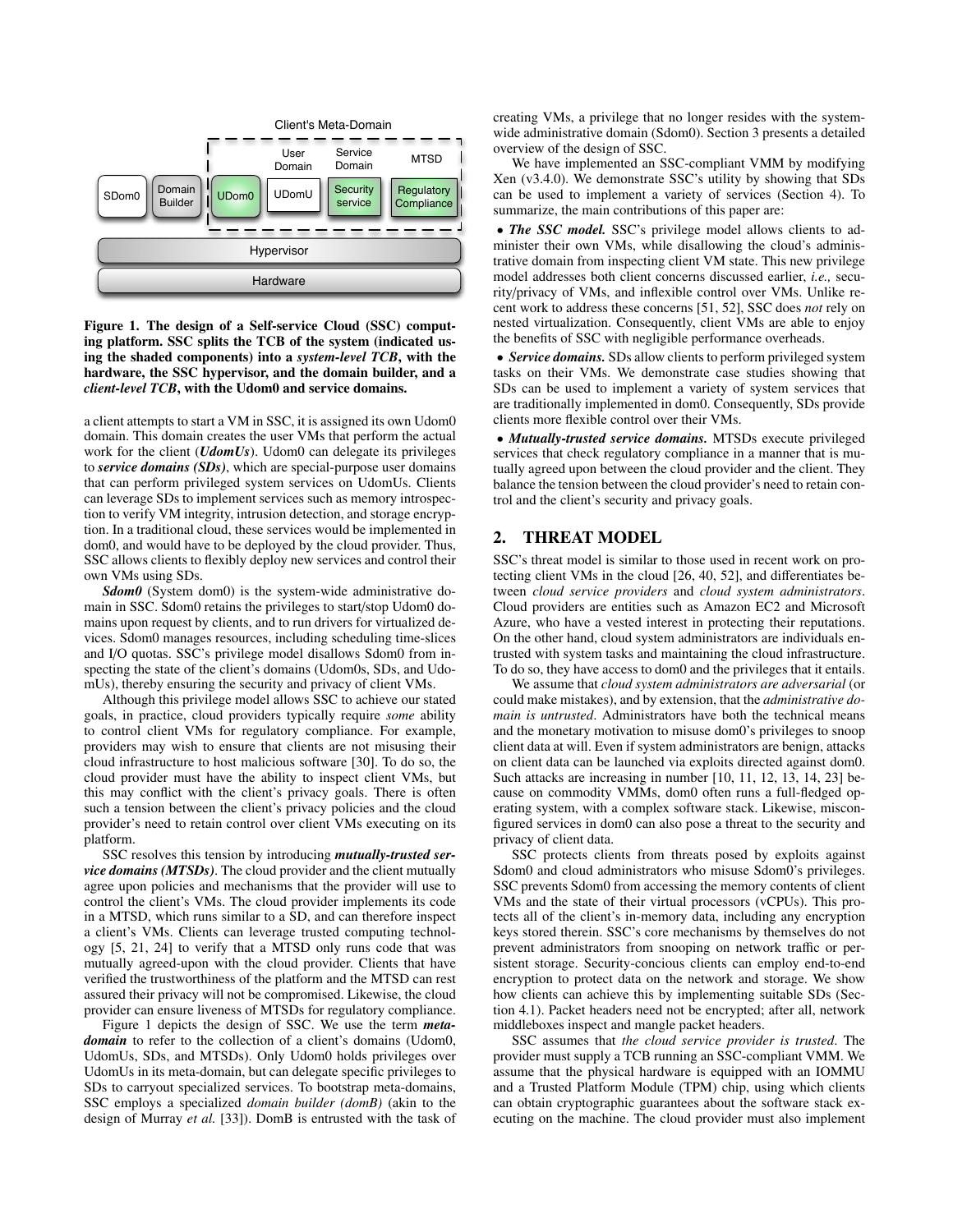procedural controls (security guards, cameras, auditing procedures) to ensure the physical security of the cloud infrastructure in the data center. This is essential to prevent hardware-based attacks, such as cold-boot attacks, against which SSC cannot defend. SSC does not attempt to defend against denial-of-service attacks. Such attacks are trivial to launch in a cloud environment, *e.g.,* a malicious administrator can simply configure Sdom0 so that a client's VMs is never scheduled for execution, or power off the server running the VMs. Clients can ameliorate the impact of such attacks via off-site replication. Finally, SSC does not aim to defend against subpoenas and other judicial instruments served to the cloud provider to monitor specific clients.

# <span id="page-2-0"></span>3. THE SSC PLATFORM

We now describe the design and implementation of the SSC platform, focusing on the new abstractions in SSC, their operation, and SSC's privilege model.

# 3.1 Components

As Figure [1](#page-1-0) shows, an SSC platform has a single system-wide administrative domain (Sdom0) and a domain-building domain (domB). Each client has its own administrative domain (Udom0), which is the focal point of privilege and authority for a client's VMs. Udom0 orchestrates the creation of UdomUs to perform client computations, and SDs, to which it delegates specific privileges over UdomUs. SSC prevents Sdom0 from inspecting the contents of client meta-domains.

One of the main contributions of the SSC model is that it splits the TCB of the cloud infrastructure in two parts, a *systemlevel TCB*, which consists of the hypervisor, domB, BIOS and the bootloader, and is controlled by the cloud provider, and a *clientlevel TCB*, which consists of the client's Udom0, SDs, and MTSDs. Clients can verify the integrity of the system-level TCB using trusted hardware. They are responsible for the integrity of their client-level TCBs. Any compromise of a client-level TCB only affects that client.

Sdom0 runs all device drivers that perform actual I/O and wields authority over scheduling and allocation decisions. Although these privileges allow Sdom0 to perform denial-of-service attacks, such attacks are not in our threat model (Section [2\)](#page-1-1); consequently, Sdom0 is not part of the TCB.

The components of SSC must be able to communicate with each other for tasks such as domain creation and delegating privileges. In our prototype, VMs communicate using traditional TCP/IP sockets. However, domB receives directives for domain creation through hypervisor-forwarded hypercalls (see Figure [2](#page-3-0) and Figure [3\)](#page-3-1). Images of domains to be created are passed by attaching storage volumes containing this information.

# <span id="page-2-1"></span>3.2 Bootstrapping

Hosts in the cloud infrastructure are assumed to be equipped with TPM and IOMMU hardware, which is available on most modern chipsets. We assume that the TPM is virtualized, as described in prior work [\[5\]](#page-11-15). The supporting user-level daemons for the virtualized TPM (vTPM) run within domB, which is in the TCB, and interact with the hardware TPM on the physical host. The protocols described in this section assume client interaction with a vTPM instance. We use the vTPM protocols as described in the original paper [\[5\]](#page-11-15), although it may also be possible to use recentlyproposed variants [\[15\]](#page-11-21). The vTPM can cryptographically attest the list of software packages loaded on a system in response to client requests; such attestations are called *measurements* [\[39\]](#page-11-22).

During system boot, the BIOS passes control to a bootloader, and initializes the hardware TPM's measurement. In turn, the bootloader loads our modified version of the Xen hypervisor, Sdom0's kernel and ramdisk, and domB's kernel and ramdisk. It also adds entries for the hypervisor and domB to the measurement stored in the TPM's PCR registers. The hypervisor then builds Sdom0 and domB. Finally, it programs the IOMMU to allow Sdom0 access to only the pages that it owns. Following bootstrap and initialization, the hypervisor unpauses Sdom0 and schedules it for execution. Sdom0 then unpauses domB, which awaits client requests to initialize meta-domains. SSC forbids Sdom0 from directly interacting with the TPM; all TPM operations (both with the hardware TPM and vTPM instances) happen via domB.

Sdom0 starts the XenStore service, which is a database used traditionally by Xen to maintain information about virtual device configuration. Each user VM on the system is assigned its own subtree in XenStore with its virtual device configurations.

#### 3.3 Building Client Meta-Domains

In SSC, domB receives and processes all requests to create new domains, including Udom0s, UdomUs, SDs, and MTSDs. Client requests to start new meta-domains are forwarded to domB from Sdom0. In response, domB creates a Udom0, which handles creation of the rest of the meta-domain by itself sending more requests to domB (*e.g.,* to create SDs and UdomUs). To allow clients to verify that their domains were built properly, domB integrates domain building with standard vTPM-based attestation protocols developed in prior work [\[5,](#page-11-15) [39\]](#page-11-22).

*Udom0.* Upon receiving a client request to create a new metadomain, Sdom0 issues the CREATE\_UDOM0 hypercall containing a handle to the new domain's bootstrap modules (kernel image, ramdisk, *etc.*). DomB builds the domain and returns to the client an identifier of the newly-created meta-domain. In more detail, the construction of a new meta-domain follows the protocol shown in Figure [3\(](#page-3-1)a). This protocol achieves two security goals:

(1) *Verified boot of Udom0.* At the end of the protocol, the client can verify that the Udom0 booted by the SSC platform corresponds to the image supplied in step 1 of Figure [3\(](#page-3-1)a). To achieve this goal, in step 1, the client supplies a challenge  $(n_{TPM})$  and also provides hash(Udom0 image), encrypted under the vTPM's public key (AIK). These arguments are passed to domB, as part of the CRE-ATE\_UDOMO hypercall in step 2. In turn, DomB requests the vTPM to decrypt the content enciphered under its public key, thereby obtaining hash(Udom0\_image). DomB then creates the domain after verifying the integrity of the VM image (using hash(Udom0 image) and Sig*client*), thereby ensuring that Sdom0 has not maliciously altered the VM image supplied by the client. It then returns to the client an identifier of the newly-created meta-domain, a digitallysigned measurement from the vTPM (containing the contents of the vTPM's PCR registers and the client's challenge) and the measurement list. The client can use this to verify that the domain booted with the expected configuration parameters.

(2) *Bootstrapping SSL channel with client.* In SSC, the network driver is controlled by Sdom0, which is untrusted, and can eavesdrop on any cleartext messages transmitted over the network. Therefore, the protocol in Figure [3\(](#page-3-1)a) also interacts with the client to install an SSL private key within the newly-created Udom0. This SSL private key is used to authenticate Udom0 during the SSL handshake with the client, and helps bootstrap an encrypted channel that will then be used for all further communication with the client.

Installation of the SSL private key proceeds as follows. In step 1, the client supplies a fresh symmetric key (freshSym), and a nonce ( $n_{\text{SSL}}$ ), both encrypted under the vTPM's public key. In step 2, domB creates Udom0 after checking the integrity of the Udom0 image (using Sig*client*). When domB creates Udom0, it re-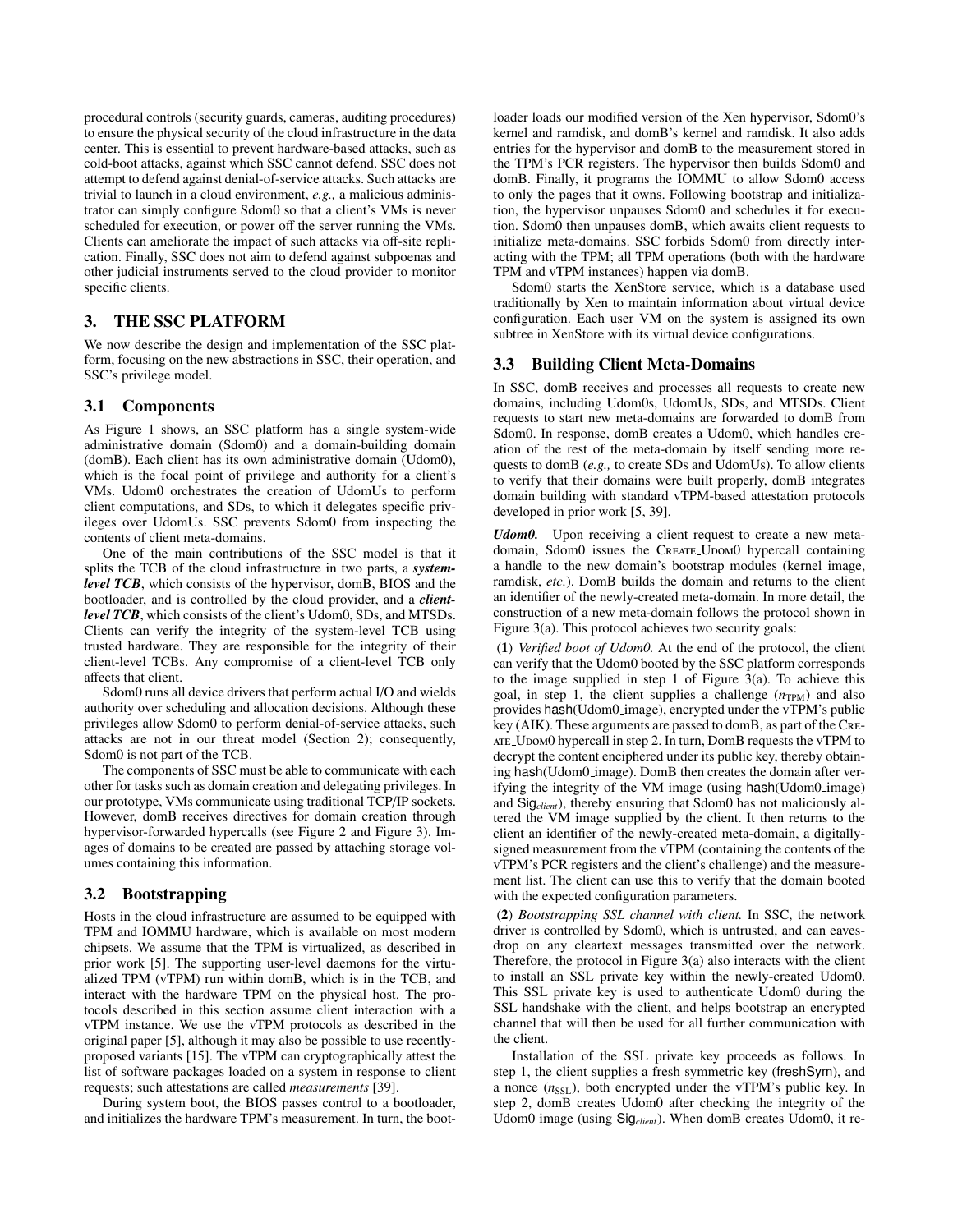CREATE\_UDOMO (BACKEND\_ID, NONCE, ENC\_PARAMS, SIGCLIENT) Description: This hypercall is issued by Sdom0 to initiate a client meta-domain by creating a Udom0. The BACKEND ID argument is a handle to a block device provided by Sdom0 to the client to pass Udom0 kernel image, ramdisk and configuration to domB. The nonce supplied by the client is combined with the vTPM's measurement list, which is returned to the client for verification following domain creation. ENC\_PARAMS denotes a set of parameters that are encrypted under the vTPM's AIK public key. SIGCLIENT is the client's digital signature of key parameters to the CREATE\_UDOMO call. These parameters are used by the protocol in Figure  $3(a)$  $3(a)$  to bootstrap a secure communication channel with the client after Udom0 creation. CREATE\_USERDOMAIN (BACKEND\_ID, NONCE) Description: Issued by Udom0 to provide VM images of SDs or UdomUs to domB. The parameters BACKEND\_ID and NONCE are as described above. • CREATE\_MTSD (CLIENT\_ID, BACKEND\_ID, NONCE\_PROVIDER, NONCE\_CLIENT, PRIVILEGE\_LIST) Description: Sdom0 uses this hypercall to start an MTSD within a client's meta-domain. The configuration parameters, which are included in the block device specified by BACKEND\_ID, contain the command-line arguments used to initiate the service provided by the MTSD. MTSDs are also assigned specific privileges over UdomUs in the client meta-domain. This hypercall returns an identifier for the newly-created MTSD. It also returns two signed vTPM measurements, each appended with the nonces of the provider and the client. GRANT\_PRIVILEGE (SD\_ID, UDOMU\_ID, PRIVILEGE\_LIST)

Description: This hypercall is used by Udom0s to delegate specific privileges to a SD over an UdomU. Udom0s can issue this hypercall only on SDs and UdomUs within their own meta-domain.

#### <span id="page-3-0"></span>Figure 2. Summary of new hypercalls introduced to enable SSC. Figure [3](#page-3-1) shows their usage.

|                                               | (a) Protocol for Udom0 creation (initializing a new meta-domain) and bootstrapping an SSL communication channel                                                    |  |  |  |
|-----------------------------------------------|--------------------------------------------------------------------------------------------------------------------------------------------------------------------|--|--|--|
| 1. client $\rightarrow$ Sdom0                 | $n_{TPM}$ , Udom0_image, $Enc_{AJK}(freshSym  n_{SSL}  hash(Udom0\_image))$ , Sig <sub>client</sub>                                                                |  |  |  |
| 2. Sdom $0 \rightarrow$ domB                  | $C$ REATE_UDOMO(UdomO_image, $n_{TPM}$ , Enc <sub>AlK</sub> (freshSym   $n_{SSL}$   hash(UdomO_image)), Sig <sub>client</sub> ) $\rightarrow$ ID <sub>client</sub> |  |  |  |
| 3. domB $\rightarrow$ client                  | $ID_{client}$ , TPMSign( $n_{TPM}$   PCR), ML<br>$\ddot{\cdot}$                                                                                                    |  |  |  |
| 4. domB $\rightarrow$ Sdom0<br>$\ddot{\cdot}$ | Unpause Udom0 (denoted by $ID_{client}$ ) and schedule it for execution                                                                                            |  |  |  |
| 5. Udom $0 \rightarrow$ client                | $n_{\rm SSL}$                                                                                                                                                      |  |  |  |
| 6. client $\rightarrow$ Udom0                 | Enc <sub>freshSym</sub> (SSLpriv)                                                                                                                                  |  |  |  |
|                                               | <b>Notes:</b> In step 1, Udom0_image is passed via a block device provided by Sdom0 to the client. The key AlK denotes the public part of                          |  |  |  |
|                                               | the vTPM's AIK (attestation identity key), freshSym is a fresh symmetric key chosen by the client, and $Sig_{client}$ is the digital signature,                    |  |  |  |
|                                               | under the client's private key, of freshSym   $n_{\text{SSL}}$   hash(Udom0_image)   $n_{\text{TPM}}$ . In step 2, when domB executes Creare_Upom0, it requests    |  |  |  |
|                                               | the vTPM to decrypt $Enc_{A K}()$ , checks the hash of Udom0_image, verifies the client's digital signature $Sig_{client}$ , and places freshSym                   |  |  |  |
|                                               | and $n_{\text{SSL}}$ into Udom0's memory. In step 3, ML denotes the measurement list, while PCR denotes the content of the vTPM's platform                         |  |  |  |
|                                               | control register (storing the measurements); $TPMSign()$ denotes that the corresponding content is signed with the private part of                                 |  |  |  |
|                                               | the vTPM's AIK key. ID <sub>client</sub> is a unique identifier assigned to the newly created Udom0 (and meta-domain). In steps 5 and 6, Udom0                     |  |  |  |
|                                               | interacts with the client, who sends it the SSL private key (denoted by SSLpriv) encrypted under freshSym. Udom0 decrypts this to                                  |  |  |  |
|                                               | obtain SSLpriv, which is then used for all future SSL-based communication with the client.                                                                         |  |  |  |
|                                               | (b) Protocol for UdomU and SD creation                                                                                                                             |  |  |  |
| 1. client $\rightarrow$ Udom0                 | n <sub>client</sub> , VM_image (this message is sent via SSL)                                                                                                      |  |  |  |
| 2. Udom $0 \rightarrow$ domB                  | CREATE_USERDOMAIN(VM_image, $n_{client}$ ) $\rightarrow$ ID <sub>VM</sub>                                                                                          |  |  |  |
| 3. domB $\rightarrow$ Udom0                   | $ID_{VM}$ , TPMSign( $n_{client}$   PCR), ML                                                                                                                       |  |  |  |
| 4. Udom0                                      | GRANT_PRIVILEGE(ID <sub>VM</sub> , ID <sub>UdomU</sub> , SD_privileges) (this step is necessary only for VMs that are SDs)                                         |  |  |  |
| 5. domB $\rightarrow$ Sdom0                   | Unpause $ID_{VM}$ and schedule it for execution                                                                                                                    |  |  |  |
| (c) Protocol for MTSD creation                |                                                                                                                                                                    |  |  |  |
| 1. Udom $0 \rightarrow$ Sdom $0$              | $n_{client}$ , identifier of the MTSD to be installed (VM image resides with provider)                                                                             |  |  |  |
| 2. Sdom $0 \rightarrow$ domB                  | CREATE_MTSD(ID <sub>client</sub> , MTSD_image, $n_{\text{provider}}$ , $n_{\text{client}}$ , MTSD_privileges) $\rightarrow$ ID <sub>MTSD</sub>                     |  |  |  |
| 3. domB $\rightarrow$ Sdom0                   | $ID_{MTSD}$ , TPMSign( $n_{provider}$   PCR), ML                                                                                                                   |  |  |  |
| 4. dom $B \rightarrow U$ dom $0$              | $ID_{MTSD}$ , TPMSign( $n_{client}$   PCR), ML                                                                                                                     |  |  |  |
| 5. domB $\rightarrow$ Sdom0                   | Unpause $IDMTSD$ and schedule it for execution                                                                                                                     |  |  |  |
|                                               | <i>Notes:</i> In step 2, $ID_{client}$ is the meta-domain identifier obtained during Udom0 creation.                                                               |  |  |  |
|                                               |                                                                                                                                                                    |  |  |  |

<span id="page-3-1"></span>Figure 3. Protocols used in SSC for the creation of Udom0, UdomUs, SDs and MTSDs.

quests the vTPM to decrypt this content, and places freshSym and  $n_{\rm SSL}$  in Udom0's memory, where SSC's privilege model prevents them from being accessed by Sdom0. Recall from Section [3.2](#page-2-1) that Sdom0 cannot directly access the TPM or vTPM (only domB can do so), and therefore cannot obtain the value of freshSym. In step 5, Udom0 sends  $n_{\text{SSL}}$  to the client, which responds in step 6 with the SSL private key encrypted under freshSym. Udom0 can now decrypt this message to obtain the SSL private key. Assuming that both freshSym and  $n_{\text{SSL}}$  are random and generated afresh, the protocol allows the client to detect replay attempts.

This protocol significantly restricts the power of *evil twin attacks* launched by a malicious Sdom0. In such an attack, Sdom0 would coerce domB to create a malicious Udom0 domain, and trick the client into installing its SSL private key within this domain. This malicious domain would then transfer the SSL private key to Sdom0, thereby compromising client confidentiality. In our protocol, domB checks the integrity of Udom0 image before booting the domain, thereby ensuring that the only "evil" twin that Sdom0 can create will have the same VM image as supplied by the client. Sdom0 therefore cannot include arbitrary malicious functionality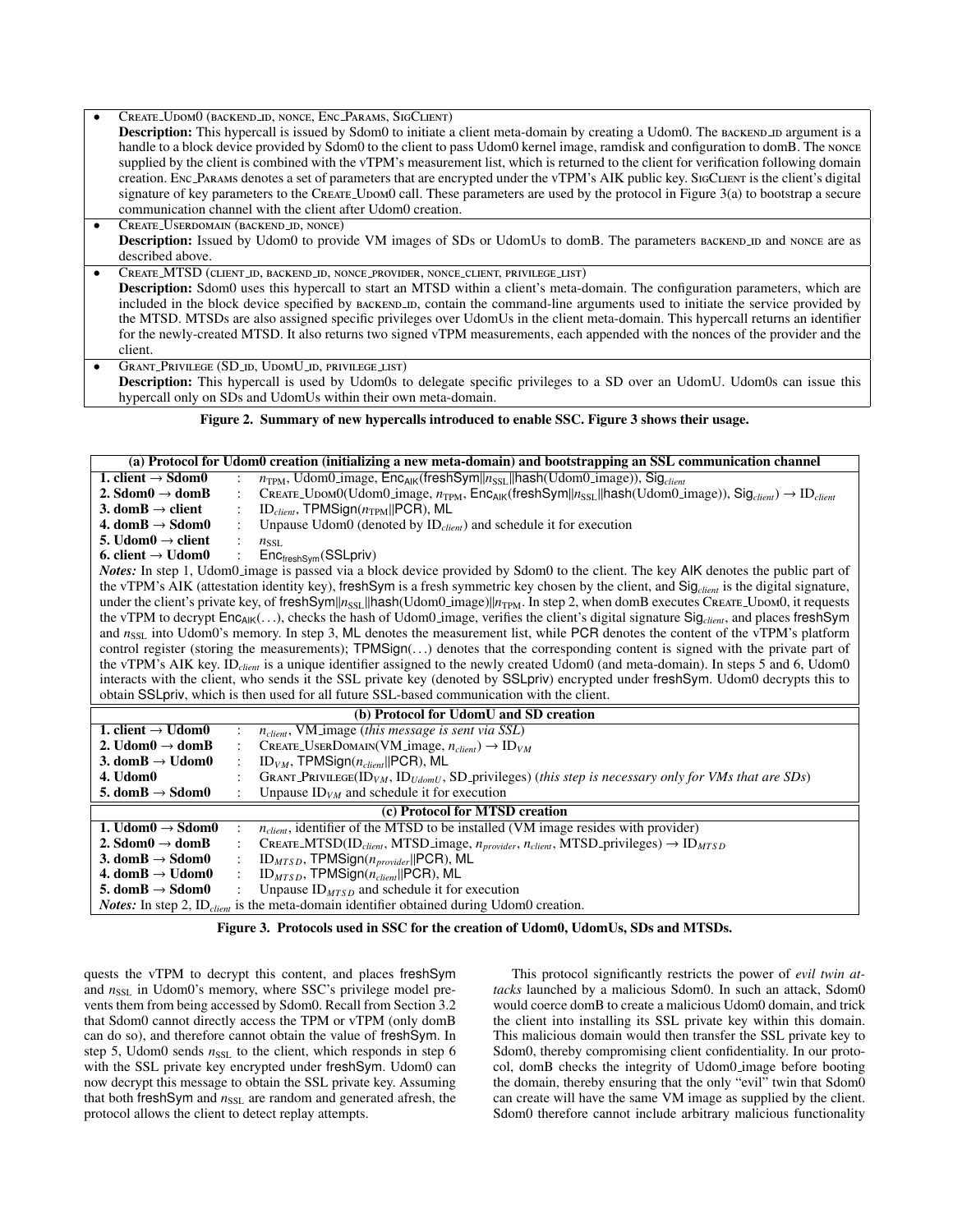in the evil twin (*e.g.,* code to transmit secret keys to it) without being detected by the client. Further, SSC's privilege model prevents Sdom0 from directly inspecting the memory of the twin VM, thereby protecting the the value of freshSym that is installed in it during creation. Finally, steps 5 and 6 of the protocol detect replay attempts, thereby ensuring that even if a twin VM is created, exactly one of the twins can interact with the client to obtain its SSL private key. This twin VM then becomes the Udom0 of the client's meta-domain, while the other twin can no longer interact with the client.

*UdomUs and SDs.* Udom0 accepts and processes client requests to start UdomUs and SDs. Clients establish an SSL connection with Udom0, and transmit the kernel and ramdisk images of the new domain to Udom0. Udom0 forwards this request to domB, which then builds the domain. See Figure [3\(](#page-3-1)b).

We aim for Udom0s and SDs to be stateless. They perform specialized tasks, and do not need persistent state for these tasks. The lack of persistent state eases the clients' task of verifying the integrity of these domains (*e.g.,* via inspection of their code), thereby minimizing risk even if they are compromised via attacks directed against them. The lack of state also allows easy recovery upon compromise; they can simply be restarted [\[9\]](#page-11-23). In our design, we do not assign persistent storage to SDs. They are neither extensible nor are they allowed to load kernel modules or extensions outside of the initial configuration. All relevant configuration values are passed via command line parameters. This design does require greater management effort on the part of clients, but is to be expected in SSC, because it shifts control from the provider to clients.

We have implemented SDs and Udom0s in our prototype using a carefully-configured paravirtualized Linux kernel; they only use ramdisks. The file system contains binaries, static configuration and temporary storage. SSC elides any unnecessary functionality in SDs and Udom0s to minimize their attack surface. Udom0s in our prototype integrates a replica of the xend Python-based toolstack for end-user interaction and to provide an administrative interface to the meta-domain. It may be possible to reduce the size of the client-level TCB using a simpler software stack (*e.g.,* based on Mini-OS, which is part of the Xen distribution). However, we have not done so in our current prototype.

*MTSDs.* Like SDs, each MTSD belongs to a client meta-domain. MTSDs can be given specific privileges (via the CREATE\_MTSD hypercall) to map the state of client VMs, checkpoint, fingerprint, or introspect them. This allows the cloud provider to inspect client domains for regulatory compliance. Section [3.6](#page-5-0) discusses regulatory compliance with MTSDs in further detail.

Both the cloud provider and client cooperate to start the MTSD, as shown in the protocol in Figure [3\(](#page-3-1)c). The client initiates the protocol after it has agreed to start the MTSD in its meta-domain. DomB creates the MTSD, and both the provider and the client can each ensure that the MTSD was initialized properly using signed measurements from the vTPM. The provider or the client can terminate the protocol at this point if they find that the MTSD has been tampered with.

#### 3.4 SSC Privilege Model

At the heart of SSC is a new privilege model enforced by the hypervisor. This model enables clients to administer their own VMs securely, without allowing cloud administrators to eavesdrop on their data. For purposes of exposition, we broadly categorize the privileged operations performed by a VMM into six groups.

(1) *VM control operations* include pausing/unpausing, scheduling, and destroying VMs.

(2) *Privacy-sensitive operations* allow the mapping of memory and virtual CPU registers of a VM.

|                       | Sdom0 | domB | Udom0 | <b>SD/MTSD</b> |
|-----------------------|-------|------|-------|----------------|
| VM control $(C)$      |       |      |       |                |
| Privacy-sensitive (P) |       |      |       |                |
| Read-only $(R)$       |       |      |       |                |
| Build-only $(B)$      |       |      |       |                |
| Virtual I/O (I)       |       |      |       |                |
| Platform config. (L)  |       |      |       |                |

<span id="page-4-0"></span>Table 1. Actors and operations in the privilege model. Each  $\sqrt{ }$ in the table denotes that the actor can perform the corresponding operation.

|             | Sdom0   | domB | Udom0      | <b>SD</b> | <b>MTSD</b> |
|-------------|---------|------|------------|-----------|-------------|
| Hardware    | L       |      |            |           |             |
| Sdom0       |         |      |            |           |             |
| domB        | C, R, I |      | T          |           |             |
| Udom0       | C, R, I | B    |            |           |             |
| SD          | C, R, I | B    | C.P.R.I    | C.P.R.I   | C.P.R.I     |
| <b>MTSD</b> | C, R, I | в    | R,I        | R,I       | R.I         |
| UdomU       | C, R, I | B    | C, P, R, I | C.P.R.I   | C, P, R, I  |

<span id="page-4-1"></span>Table 2. Actors, objects, and operations in the privilege model. Each column denotes an actor that performs an operation, while each row denotes the object upon which the operation is performed. Operations are abbreviated as shown in Table [1.](#page-4-0)

(3) *Read-only operations* expose non-private information of a VM to a requester, including the number of vCPUs and RAM allocation of a VM, and the physical parameters of the host.

(4) *Build-only operations* include privacy-sensitive operations and certain operations that are only used during VM initialization.

(5) *Virtual I*/*O operations* set up event channels and grant tables to share memory and notifications in a controlled way for I/O.

(6) *Platform configurations* manage the physical host. Examples of these operations include programming the interrupt controller or clock sources.

In addition to these operations, VMMs also perform hardware device administration that assigns PCI devices and interrupts to different VMs. We expect that hardware device administration may rarely be used in a dynamic cloud environment, where VM checkpointing and migration are commonplace, and leave for future work the inclusion of such operations in the SSC privilege model.

In SSC, Sdom0 has the privileges to perform VM control, readonly, virtual I/O and platform operations. VM control operations allow VMs to be provisioned for execution on physical hardware, and it is unreasonable to prevent Sdom0 from performing these tasks. A malicious system administrator can misuse VM control operations to launch denial-of-service attacks, but we exclude such attacks from our threat model. Sdom0 retains the privileges to access read-only data of client VMs for elementary management operations, *e.g.,* listing the set of VMs executing in a client meta-domain. Sdom0 executes backend drivers for virtual devices and must therefore retain the privileges to perform virtual I/O operations for all domains on the system. As discussed earlier, SSC also admits the notion of driver domains, where device drivers execute within separate VMs [\[28\]](#page-11-24). In such cases, only the driver domains need to retain privileges to perform virtual I/O. Finally, Sdom0 must be able to control and configure physical hardware, and therefore retains privileges to perform platform operations.

The domain builder (domB) performs build-only operations. Building domains necessarily involves some operations that are categorized as privacy-sensitive, and therefore includes them. However, when domB issues a hypercall on a target domain, the hypervisor first checks that the domain has not yet accrued a single cycle (*i.e.,* it is still being built), and allows the hypercall to succeed only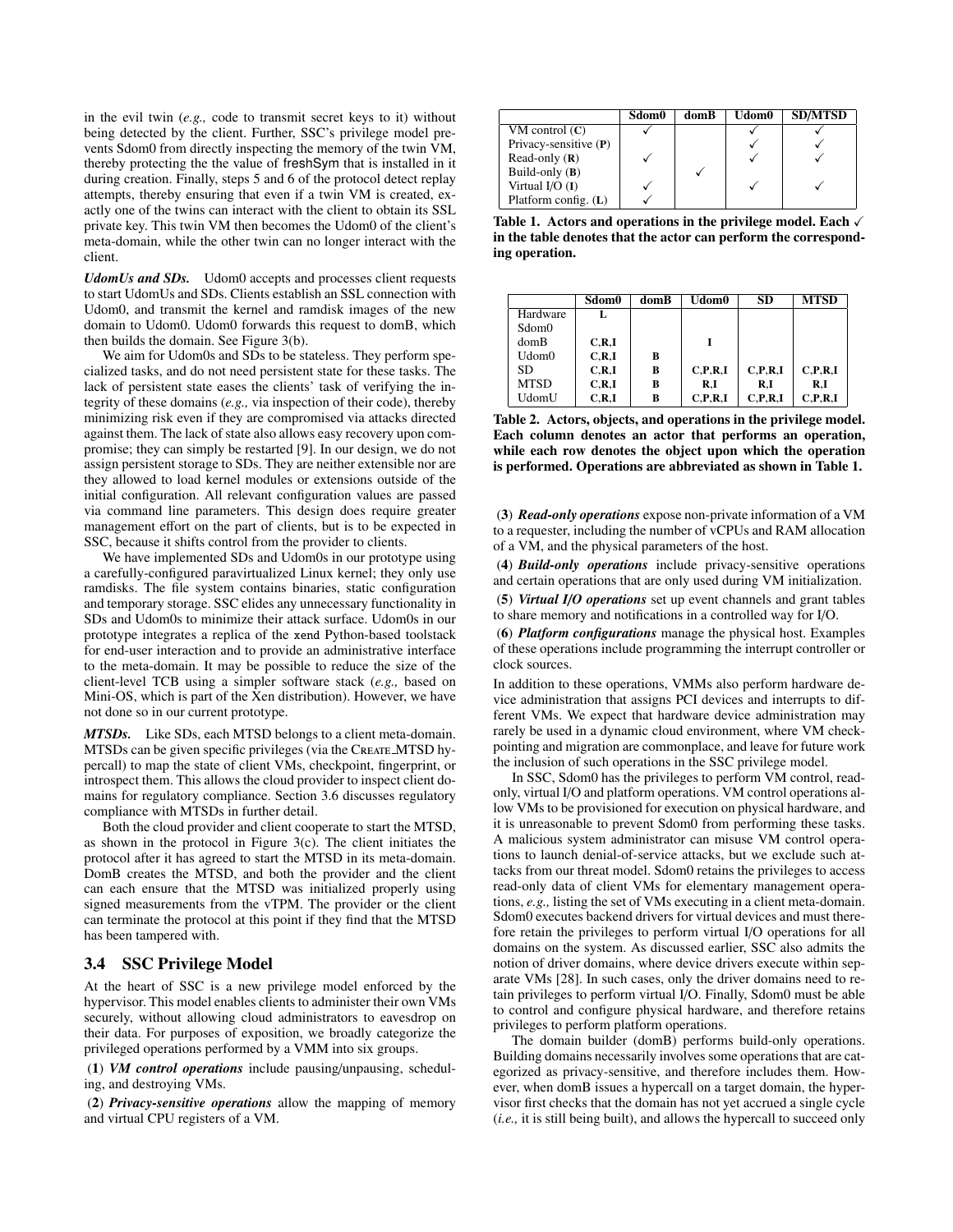if that is the case. This prevents domB from performing privacysensitive operations on client VMs after they have been built.

Udom0 can perform privacy-sensitive and read-only operations on VMs in its meta-domain. It can also perform limited VM control and virtual I/O operations. Udom0 can pause/unpause and destroy VMs in its meta-domain, but *cannot* control scheduling (this privilege rests with Sdom0). Udom0 can perform virtual I/O operations for UdomUs in its meta-domain. Udom0 can delegate specific privileges to SDs and MTSDs as per their requirements. A key aspect of our privilege model is that it groups VMs by meta-domain. Operations performed by Udom0, SDs and MTSDs are restricted to their meta-domain. While Udom0 has privileges to perform the above operations on VMs in its meta-domain, it cannot perform VM control, privacy-sensitive, and virtual I/O operations on MTSDs executing in its meta-domain. This is because such operations will allow Udom0 to breach its contract with the cloud provider (*e.g.,* by pausing, modifying or terminating an MTSD that the Udom0 has agreed to execute). Table [1](#page-4-0) and Table [2](#page-4-1) summarize the privilege model of SSC.

We implemented this privilege model in our prototype using the Xen Security Modules (XSM) framework [\[38\]](#page-11-25). XSM places a set of hooks in the Xen hypervisor, and is a generic framework that can be used to implement a wide variety of security policies. Security policies can be specified as modules that are invoked when a hook is encountered at runtime. For example, XSM served as basis for IBM's sHype project, which extended Xen to enforce mandatory access control policies [\[38\]](#page-11-25). We implemented the privilege described in this section as an XSM policy module.

Although the privilege model described above suffices to implement a variety of services, it can possibly be refined to make it more fine-grained. For example, our privilege model can currently be used to allow or disallow an SD from inspecting UdomU memory. Once given the privilege to do so, the SD can inspect arbitrary memory pages. However, it may also be useful to restrict the SD to view/modify specific memory pages, *e.g.,* on a per-process granularity, or view kernel memory pages alone. We plan to explore such extensions to the privilege model in future work.

#### 3.5 Virtual I/O

In our SSC prototype, device drivers execute within Sdom0, thereby requiring clients to depend on Sdom0 to perform I/O on their behalf. Naïvely entrusting Sdom0 with I/O compromises client privacy. Our prototype protects clients via modifications to XenStore.

In Xen, domUs discover virtual devices during bootstrap using a service called XenStore, which runs as a daemon in dom0. Each domU on the system has a subtree in XenStore containing its virtual device configurations. Dom0 owns XenStore and has full access to it, while domUs only have access to their own subtrees.

In SSC, we modified XenStore allowing domB to create subtrees for newly-created VMs, and give each Udom0 access to the subtrees of all VMs in its meta-domain. Udom0 uses this privilege to customize the virtual devices for its UdomUs. For instance, it can configure a UdomU to use Sdom0 as the backend for virtual I/O. Alternatively, it can configure the UdomU to use an SD as a backend; the SD could modify the I/O stream (*e.g.,* a storage SD; see Figure [4\)](#page-6-2). An SD can have Sdom0 as the backend, thereby ultimately directing I/O to physical hardware, or can itself have an SD as a backend, thereby allowing multiple SDs to be chained on the path from a UdomU to the I/O device. We also modified XenStore to allow Sdom0 and Udom0 to insert block devices into domB. This is used to transfer kernel and ramdisk images during domain building.

Xen traditionally uses a mechanism called *grant tables* for finegrained control on virtual I/O. Grant tables are used when domUs communicate with the backend drivers in dom0. DomU uses grant tables to share a single page of its memory with dom0, which redeems the grant to access the page. The hypervisor enforces any access restrictions specified by domU, and does not even disclose the actual page number to dom0. SSC benefits from the grant tables mechanism in allowing meta-domains to ultimately connect to and communicate I/O payloads to their backend drivers in Sdom0. As long as these payloads are encrypted (*e.g.,* using an SD within the meta-domain), client privacy is protected.

Ultimately, Sdom0 is responsible for I/O operations by communicating with physical hardware. Malicious Sdom0s can misuse this privilege to enable a number of attacks. For example, a client's Udom0 attaches a virtual device via a handshake with Sdom0. Sdom0 can launch attacks by corrupting this handshake or firing spurious virtual interrupts. As long as client payloads are encrypted, none of these attacks will breach client privacy; they merely result in denial-of-service attacks.

A final possibility for attack is XenStore itself. In our prototype, XenStore resides within Sdom0, which can possibly leverage this fact implement a variety of denial of service attacks. (Note that even if XenStore is abused to connect client VMs to the wrong backend, grant tables prevent client payloads from being leaked to Sdom0). Techniques for XenStore protection have recently been developed in the Xoar project [\[9\]](#page-11-23), and work by factoring XenStore into a separate domain (akin to domB). SSC can employ similar techniques, although we have not done so in our prototype.

# <span id="page-5-0"></span>3.6 Regulatory Compliance using MTSDs

As previously discussed, an MTSD executes within a client metadomain. The MTSD can request specific privileges over client VMs in this meta domain (via a manifest) to perform regulatory compliance checks. These privileges include access to a VM's memory pages, vCPU registers and I/O stream. For example, an MTSD to ensure that a client VM is not executing malicious code may request read access to the VM's memory and registers (see Section [4.2\)](#page-7-0). The client can inspect the manifest to decide whether the requested privileges are acceptable to it, and then start the MTSD. The privileges requested in the manifest are directly translated into parameters for the CREATE\_MTSD hypercall. Both the client and the provider can verify that the MTSD was started with the privileges specified in the manifest.

Clients may wish to ensure that the MTSD's functionality does not compromise their privacy. For example, the client may want to check that an MTSD that reads its VM memory pages does not inadvertantly leak the contents of these pages. One way to achieve this goal is to inspect the code of the MTSD to ensure the absence of such undesirable functionality. However, we cannot reasonably expect most cloud clients to have the economic resources to conduct thorough and high-quality security evaluations of MTSDs.

We therefore limit the amount of information that an MTSD can transmit outside the meta-domain. MTSDs are not given any persitent storage, and can only communicate with the provider (*i.e.,* Sdom0) via the SSC hypervisor. Further, this communication channel is restricted to be a stream of bits whose semantics is well-understood. That is, each 0 bit in the stream denotes a vio-lation of regulatory compliance, while a [1](#page-5-1) bit denotes otherwise.<sup>1</sup> The client can set up a user daemon (*e.g.,* within Udom0) that is awakened by the SSC hypervisor upon every new bit transmitted by the MTSD over this channel. An honest client that does not violate the provider's regulatory compliance policies should therefore only expect to see a stream of 1s transmitted to Sdom0. Any 0s

<span id="page-5-1"></span><sup>1</sup> Note that a client cannot modify this stream without tampering with the code of the MTSD. The provider ensures that the MTSD was booted correctly (Figure [3\(](#page-3-1)c)), and SSC's privilege model prevents the client from modifying a running MTSD.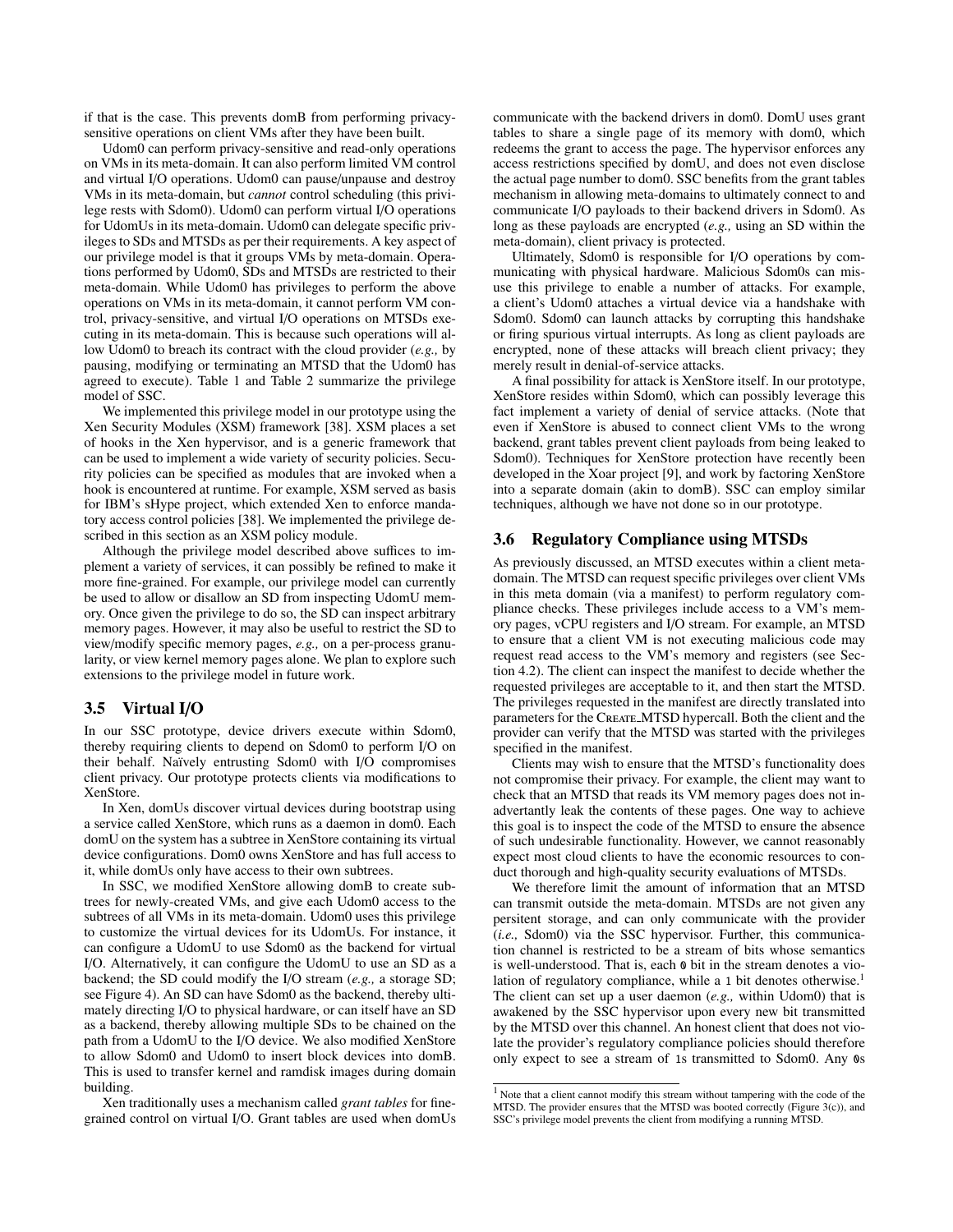| <b>Platform</b>        | Time (seconds)         |
|------------------------|------------------------|
| <b>Traditional Xen</b> | $2.131 \pm 0.011$      |
| SSC.                   | $2.144 \pm 0.012(0\%)$ |

<span id="page-6-3"></span>Table 3. Cost of building domains.

in the stream either denote an MTSD attempting to steal information, or an inadvertant compliance violation (*e.g.,* due to malware infection). In either case, the client can terminate its meta-domain.

# <span id="page-6-0"></span>4. EVALUATION

In evaluating our SSC prototype, our main goals were:

(1) To demonstrate the flexibility of the SSC model in enabling various virtualization-based services as SDs; and

(2) To compare the performance of these SD-based services against their traditional, dom0-based counterparts.

Our experiments were performed on a Dell Poweredge R610 system equipped with 24GB RAM, eight 2.3GHz Xeon cores with dual threads (16 concurrent executions), Fusion-MPT SAS drives, and a Broadcom NetXtreme II gigabit NIC. All virtual machines started in our experiments (dom0, domU, Sdom0, Udom0, UdomU, SDs and domB) were configured to have 2GB RAM and 2 virtual CPUs. The experimental numbers reported in this section are averaged over five executions; we also report standard deviations.

In SSC, all VM creation requests are communicated to domB. DomB neither has any persistent state nor does it require a file system. During startup, domB prepares XenStore devices that are necessary for block interface communication between domB and other control VMs; it does not require any other I/O devices. Kernel images and the initial ramdisk along with the configuration of the VM to be created are presented to domB as a virtual disk via the block device interface. Table [3](#page-6-3) compares the cost of building VMs on a traditional Xen VMM and on an SSC platform. As these numbers demonstrate, the costs of building domains on these platforms is near-identical. We now illustrate the utility of SSC by using it to build several SDs that implement common utilities.

#### <span id="page-6-1"></span>4.1 Storage SDs

Cloud providers supply clients with persistent storage. Because the actual storage hardware is no longer under the physical control of clients, they must treat it as untrusted. They must therefore have mechanisms to protect the confidentiality and integrity of data that resides on cloud storage. Such mechanisms can possibly be implemented within the client's VMs itself (*e.g.,* within a custom file system). However, virtual machine technology allows such services to be conveniently located outside the VM, where they can also be combined flexibly. It also isolates these services from potential attacks against client VMs. Because all I/O from client VMs is virtualized, storage encryption and integrity checking can easily be implemented as cloud-based services offered by the provider.

Cloud providers would normally implement such services as daemons within dom0. However, this approach entails clients to trust dom0, and hence cloud administrators. SSC provides clients the ability to implement a variety of storage services as SDs without trusting cloud administrators. We describe two such SDs below, one for integrity checking and another for encryption. Our implementation of both SDs is set up as illustrated in Figure [4.](#page-6-2) Each SD executes as a VM. When Udom0 starts a UdomU that wants to avail the service offered by an SD, it configures the UdomU to advertise the SD as the backend driver for disk operations. The SD itself executes a frontend driver that interfaces within a backend driver running within Sdom0. When UdomU attempts to perform a disk operation, the data first goes to the SD, which is the advertised backend for the UdomU. The SD performs the advertised service,



<span id="page-6-4"></span><span id="page-6-2"></span>

| <b>Platform</b> | Unencrypted (MB/s)      | Encrypted $(MB/s)$      |
|-----------------|-------------------------|-------------------------|
| Xen (dom0)      | $81.72 \pm 0.15$        | $71.90 \pm 0.19$        |
| SSC (SD)        | $75.88 \pm 0.15(7.1\%)$ | $70.64 \pm 0.32$ (1.5%) |

Table 4. Cost incurred by the storage encryption SD. For the first experiment, the SD runs a loopback device that performs no encryption. For the second, the SD runs a crypto loopback device with 128-bit AES encryption.

and passes it to the frontend executing within the SD. In turn, the frontend forwards the (possibly modified) data block to Sdom0's backend, which interacts with the disk to store data persistently.

This setup can also be used to chain SDs, each offering its own service. For example, an encryption SD (see below) can serve as the I/O backend for UdomU. In turn, a checkpointing SD (see Section [4.4\)](#page-8-0) can serve as the I/O backend for the encryption SD. This would allow clients to easily produce disk checkpoints that store encrypted data.

*Encryption SD.* Storage encryption protects the confidentiality of client data by enciphering it before storing it on disk. Using SSC, clients can deploy their own storage encryption SD that enciphers their data before it is transmitted to Sdom0, which stores it on disk (or further processes the encrypted data, *e.g.,* to implement replication). Conversely, Sdom0 reads encrypted data from disk, and passes it to the SD, which decrypts it and passes it to the client. SSC ensures that Sdom0 cannot access the encryption keys, which are stored in client VM memory, thereby protecting client data.

Udom0 initiates the storage encryption SD using a key passed as a kernel parameter, and an initialization script that starts the SD with a crypto loopback device. The SD encrypts client data before it reaches Sdom0, and decrypts enciphered disk blocks fetched by Sdom0. Data is never presented in the clear to the cloud provider, and the encryption key is never exposed to Sdom0. In our implementation, the crypto loopback device in the SD uses AES 128-bit encryption.

We evaluated the cost of our SD using two experiments. In the first experiment, we simply used a loopback device (rather than a crypto loopback device) as the backend within our SD, and compared the achieved disk throughput against traditional I/O on Xen where domU communicates with a backend driver in dom0 (*i.e.,* data is stored in the clear). This experiment allows us to measure the extra overhead of introducing a level of indirection in the I/O path (*i.e.,* the SD itself). In the second experiment, we used the crypto loopback device as the backend and measured the overhead of encryption. In our experiments, we emptied buffer caches so that each disk operation results in a disk access, thereby traversing the entire I/O path and emulating the worst-case scenario for storage encryption.

We used the Linux dd utility to perform a large read operation of size 2GB. Table [4](#page-6-4) presents the results of our experiments. These experiments show that the reduction in disk throughput introduced by the extra level of indirection is about 7%. With encryption enabled, the raw disk throughput reduces in both cases, thereby reducing the overhead of SSC-based encryption to about 1%.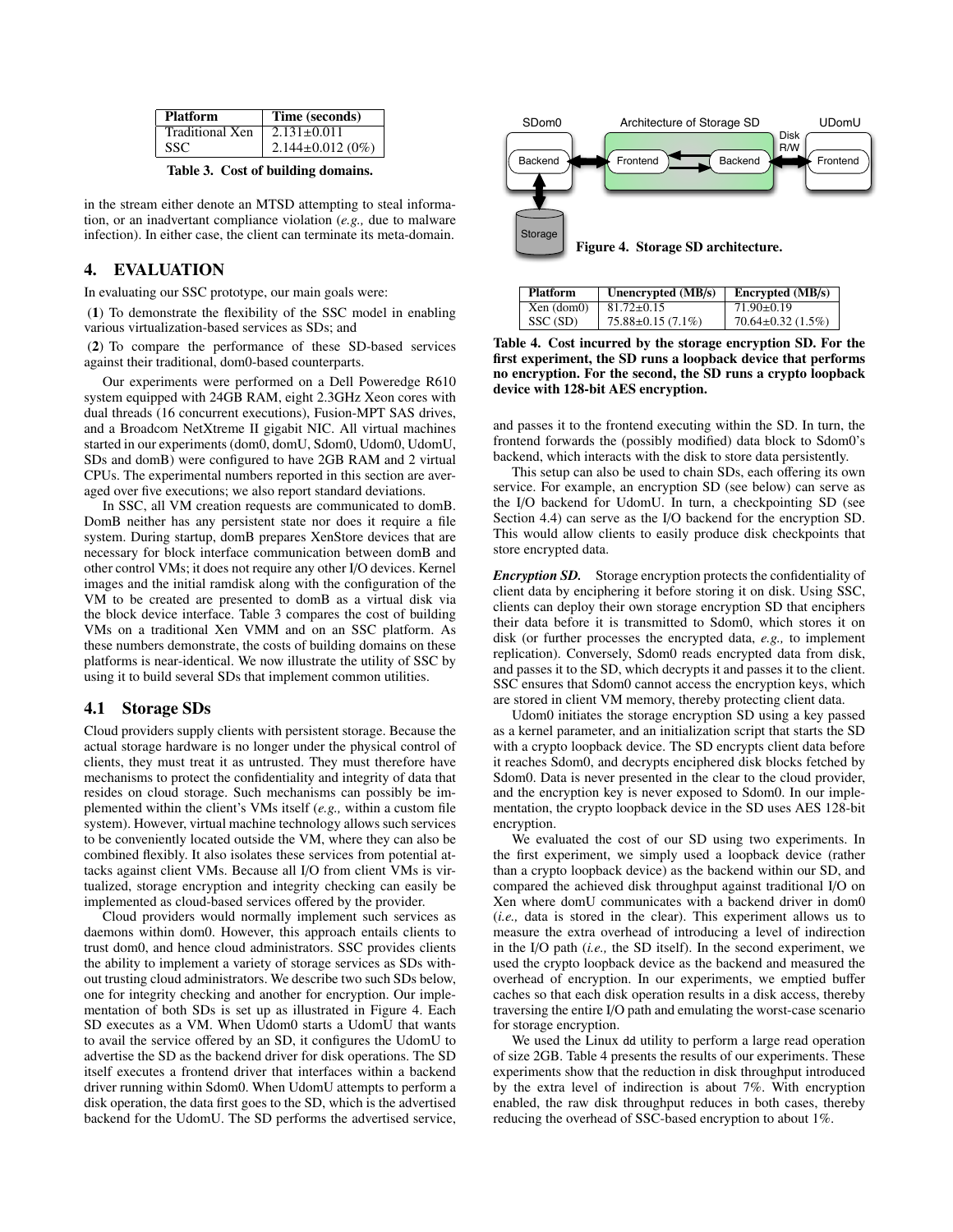<span id="page-7-1"></span>

| <b>Platform</b> | Throughput (MB/s)     |
|-----------------|-----------------------|
| Xen (dom0)      | $71.7 + 0.1$          |
| SSC (SD)        | $66.6 \pm 0.3(7.1\%)$ |

Table 5. Cost incurred by the storage integrity checking SD.

*Integrity Checking SD.* Our integrity checking SD offers a service similar to the one proposed by Payne *et al.* [\[35\]](#page-11-26). The SD implements a loopback device, which runs as a kernel module. This device receives disk access requests from UdomUs at the block level, enforces the specified integrity policy, and forwards the requests to/from disk.

In our prototype SD, users specify important system files and directories to protect. The SD intercepts all disk operations to these targets, and checks that the SHA256 hashes of these disk blocks appear in a database of whitelisted hashes. Since all operations are intercepted at the block level, the SD needs to understand the high-level semantics of the file system. We use an offline process to extract known-good hashes at the block level from the client VM's file system, and populate the hash database, which the SD consults at runtime to check integrity.

We evaluated the cost of the integrity checking SD using the same workload as for the encryption SD. We checked the integrity of disk blocks against a whitelist database of 3000 hashes. Table [5](#page-7-1) compares the throughput achieved when this service is implemented as an SD versus as a daemon in dom0. The SD service incurs an overhead of about 7%, mainly because of the extra level of indirection.

#### <span id="page-7-0"></span>4.2 Memory Introspection SD

Memory introspection tools, such as rootkit detectors (*e.g.,* [\[2,](#page-11-27) [29,](#page-11-28) [36,](#page-11-29) [45\]](#page-11-30)), rely on the ability to fetch and inspect raw memory pages from target VMs. In commodity cloud infrastructures, memory introspection must be offered by the provider, and cannot be deployed independently by clients, who face the unsavory option of using the service but placing their privacy at risk.

Using SSC, clients can deploy memory introspection tools as SDs. We illustrate such an SD by implementing an approach developed in the Patagonix project [\[29\]](#page-11-28). Patagonix aims to detect the presence of covertly-executing malicious binaries in a target VM by monitoring that VM's page tables. As originally described, the Patagonix daemon runs in dom0, maps all the memory pages of the target VM, and marks all pages as non-executable when the VM starts. When the target VM attempts to execute a page for the first time, Patagonix receives a fault. Patagonix handles this fault by hashing the contents of the page (*i.e.,* an md5sum) requested for execution, and comparing it against a database of hashes of code authorized to execute on the system (*e.g.,* the database may store hashes of code pages of an entire Linux distribution). If the hash does not exist in the database, Patagonix raises an alarm and suspends the VM.

We implemented Patagonix as an SD. Each Patagonix SD monitors a target UdomU, a reference to which is passed to the SD when the UdomU boots up. Udom0 delegates to Patagonix SD the privileges to map the UdomU's pages, and mark them as nonexecutable. The SD receives and handles faults as the UdomU executes new code pages. Our Patagonix SD can detect maliciouslyexecuting binaries with the same effectiveness as described in the original paper [\[29\]](#page-11-28). To measure this SD's performance, we measured the boot time of a monitored UdomU. The SD validates all code pages that execute during boot time by checking each of them against the hash databse. We compared the time taken by this SD to a traditional setup where the Patagonix daemon executed within dom0. Table [6](#page-7-2) presents the results of our experiment, again showing that using an SD imposes minimal overhead.

| <b>Platform</b>  | Time (seconds)         |
|------------------|------------------------|
| $Xen$ (dom $0$ ) | $6.471 \pm 0.067$      |
| SSC (SD)         | $6.487 \pm 0.064$ (0%) |

<span id="page-7-2"></span>Table 6. Cost of the memory introspection SD, measured as the time to boot a Linux-based domain.

*A memory introspection MTSD.* Suppose that a cloud provider wants to ensure that a client is not misusing cloud resources to host and execute malicious software (or that an honest client's VM has not become infected with malware). In today's cloud infrastructure, this is achieved via VM introspection tools that execute in dom0. Such tools can inspect and modify client state, and therefore require dom0 to be trusted.

SSC offers cloud providers unprecedented power and flexibility in verifying client regulatory compliance while respecting client privacy. As an example, cloud providers can implement the Patagonix SD above as an MTSD to ensure that a client VM is free of malware. In this case, the cloud provider would supply the database of code hashes, which is the regulatory compliance policy. The MTSD itself would execute in the client meta-domain; the manifest of this MTSD simply requests privileges to read client memory pages and registers. Because MTSDs resemble SDs in their implementation, and only differ in the privileges assigned to them, the performance of this MTSD is identical to the corresponding SD, as reported in Table [6.](#page-7-2) The MTSD continuously monitors client UdomUs and reports a violation of regulatory compliance to the cloud provider (*i.e.,* Sdom0) only if the client becomes infected with malware. The cloud provider only learns whether the client has violated regulatory compliance, and cannot otherwise read or modify the content of the client's memory pages.

# 4.3 System Call Monitoring SD

There is a large body of work on system call-based anomaly detection tools. While we will not attempt to summarize that work here (see Giffin's thesis [\[20\]](#page-11-31) for a good overview), these techniques typically work by intercepting process system calls and their arguments, and ensuring that the sequence of calls conforms to a security policy. The anomaly detector executes in a separate VM (dom0), and capture system call traps and arguments from a user VM for analysis. Using SSC, clients can implement their own system call anomaly detectors as SDs. The SD simply intercepts all system calls and arguments from a target UdomU and checks them against a target policy.

On a paravirtualized platform, capturing system calls and their arguments is straightforward. Each trap from a UdomU transfers control to the hypervisor, which forwards the trap to the SD if it is from a user-space process within the UdomU. The SD captures the trap address and its arguments (passed via registers). However, the situation is more complex on an HVM platform. On such a platform, traps are directly forwarded to the kernel of the HVM by the hardware without the involvement of the hypervisor. Fortunately, it is still possible to capture traps, albeit differently on AMD and Intel hardware. AMD supports control flags that can be set to trigger VMExits on system calls. On the Intel platform, traps can be intercepted by placing dummy values in the MSR (model-specific register) corresponding to the syscall instruction to raise a page fault on a system call. On a page fault, the hypervisor determines the source of the fault; if due to a system call, it can forward the trap address and registers to the SD.

We evaluated the cost of this approach by simply building an SD to capture system calls and their arguments (*i.e.,* our SD only includes the system call capture tool; we do not check the captured calls against any policies). We used the syscall microbenchmark of the UnixBench benchmark suite [\[1\]](#page-11-32) as the workload within the target UdomU to evaluate the overhead of this SD. The syscall mi-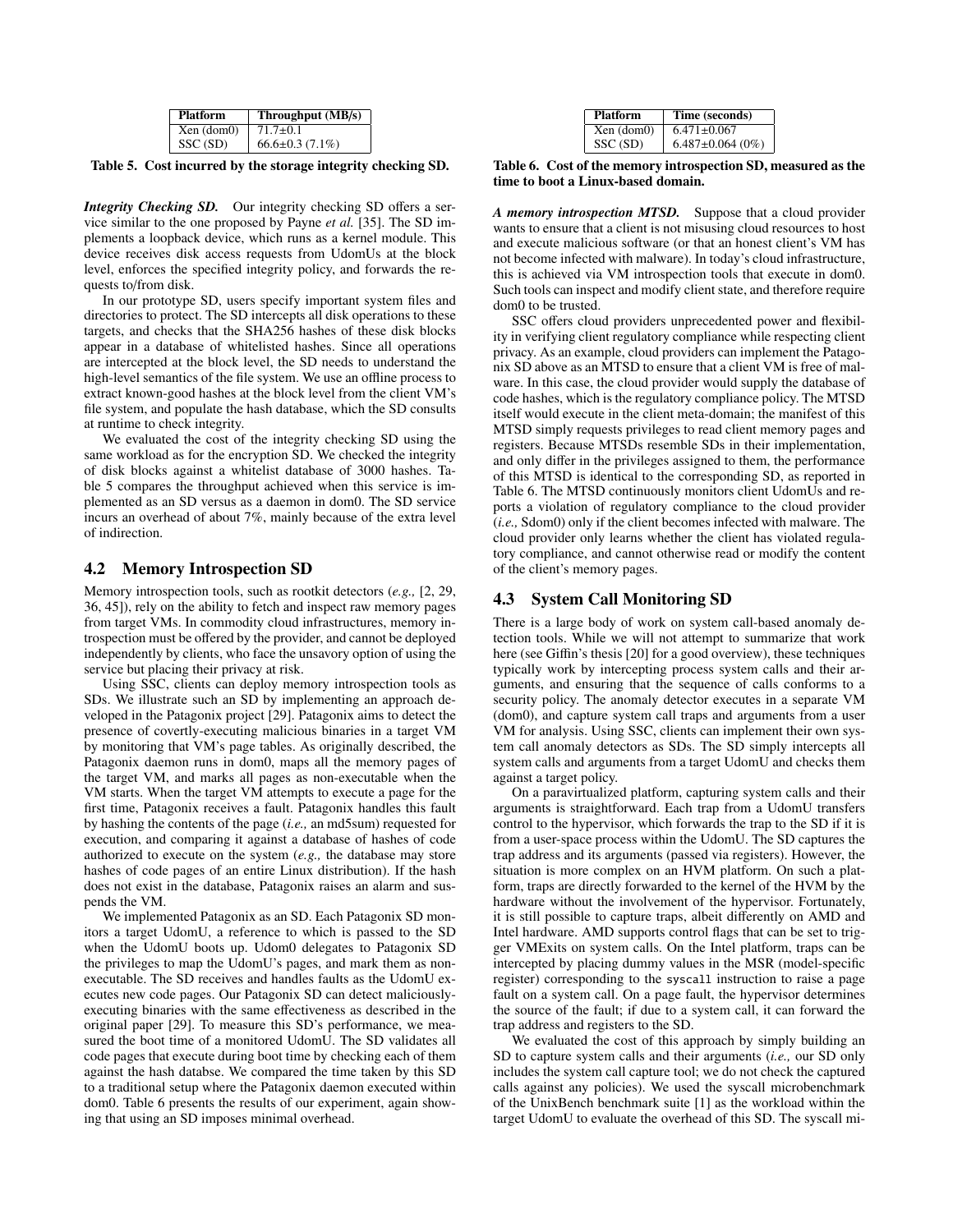<span id="page-8-1"></span>

| <b>Platform</b> | <b>System calls/second</b> |  |
|-----------------|----------------------------|--|
| Xen (dom0)      | $275K \pm 0.95$            |  |
| SSC (SD)        | $272K \pm 0.78$ (1%)       |  |

Table 7. Cost incurred by the system call monitoring SD, measured using the UnixBench syscall microbenchmark.

| <b>Platform</b> | <b>VM</b> size | No encryption            | With encryption            |
|-----------------|----------------|--------------------------|----------------------------|
|                 | (MB)           | (seconds)                | (seconds)                  |
| Xen (dom0)      | 512            | $0.764 \pm 0.001$        | $5.571 + 0.004$            |
| SSC (SD)        | 512            | $0.803 \pm 0.006$ (5.1%) | $5.559 \pm 0.005$ (-0.2%)  |
| Xen (dom0)      | 1024           | $1.840 \pm 0.005$        | $11.419 \pm 0.008$         |
| SSC (SD)        | 1024           | $1.936 \pm 0.001$ (5.2%) | $11.329 \pm 0.073$ (-0.8%) |

<span id="page-8-2"></span>Table 8. Cost incurred by the checkpointing SD.

crobenchmark runs mix of *close, getpid, getuid and umask* system calls and outputs the number of system calls executed in a fixed amount of time. In our experiments we compared the number of system calls executed by the syscall microbenchmark when the system call capture tool runs as SD to the traditional scenario where the system call capture tool runs in dom0. Table [7](#page-8-1) presents the result of the experiment and shows that running system call monitor as an SD incurs negligible overhead.

#### 4.4 Other SD-based Services

So far, we have illustrated several security services implemented as SDs. However, the utility of SDs is not limited to security alone, and a number of other services can be implemented as SDs. We illustrate two such examples in this section.

<span id="page-8-0"></span>*Checkpointing SD.* It is commonplace for cloud service providers to checkpoint client VMs for various purposes, such as live migration, load balancing and debugging. On commodity cloud architectures, checkpointing is implemented as a user daemon within dom0, which copies client VM memory pages and stores them unencrypted within dom0. If dom0 is untrusted, as is usually the case, it is challenging to create trustworthy checkpoints [\[46\]](#page-11-33). SSC simplifies checkpointing by allowing it to be implemented as an SD. The SD maps the client's memory pages, and checkpoints them akin to the dom0 checkpointing daemon (in fact, we reused the same code-base to implement the SD). As previously discussed, clients can chain the storage encryption SD with the checkpointing SD to ensure that the checkpoint stores encrypted data.

We implemented a checkpointing SD and evaluated it by checkpointing VMs with two memory footprints: 512MB and 1024MB. We also conducted an experiment where we chained this SD with storage encryption SD; the checkpoint file is therefore encrypted in this case. To mask the effects of disk writes, we saved the checkpoint files on a memory-backed filesystem. Table [8](#page-8-2) presents the results of our experiments, comparing the costs of our checkpointing SD against a checkpointing service implemented in dom0. Our results show that the costs of implementing checkpointing within an SD are within 5% of implementing it within dom0. In fact, we even observed minor speedups in the case where we chained checkpointing with encryption. SSC therefore offers both security and flexibility to customers while imposing mimimal overhead.

*Memory Deduplication SD.* When multiple VMs have memory pages with identical content, one way to conserve physical memory using a mechanism where VMs share memory pages [\[48\]](#page-11-34). Such a mechanism benefits cloud providers, who are always on the lookout for new techniques to improve the elasticity of their services. It can also benefit cloud clients who may have multiple VMs on the cloud and may be billed for the memory consumed by these VMs. Identifying and exploiting memory sharing opportunities among VMs allows clients to judiciously purchase resources, thereby reducing their overall cost of using the cloud. In commodity cloud computing environments, providers implement memory deduplication to

| <b>Platform</b>  | VM size (MB) | Time (seconds)            |
|------------------|--------------|---------------------------|
| $Xen$ (dom $0$ ) | 512          | $6.948 \pm 0.187$         |
| SSC (SD)         | 512          | $6.941 \pm 0.045$ (0%)    |
| $Xen$ (dom $0$ ) | 1024         | $15.607 \pm 0.841$        |
| SSC (SD)         | 1024         | $15.788 \pm 0.659(1.1\%)$ |

<span id="page-8-3"></span>Table 9. Cost incurred by the memory deduplication SD.

consolidate physical resources, but such services are not exposed to clients, thereby limiting their applicability.

SSC allows clients to deploy memory deduplication on their own VMs without involving the cloud provider. To illustrate this, we implemented a memory deduplication SD. This SD accepts as input a list of domains (UdomUs) in the same meta-domain, and identifies pages with identical content (using their md5 hashes). For each such page, the SD instructs the hypervisor to keep just one copy of the page, and free the remaining copies by modifying the page tables of the domains. The hypervisor marks the shared pages as belonging to special "shared memory" domain. When a domain attempts to write to the shared page, the hypervisor uses copy-on-write to create a copy of that page local to the domain that attempted the write, and makes it unshared in that domain.

We evaluated the performance of the memory deduplication SD by measuring the time taken to identify candidate pages for sharing, and marking them as shared. We conducted this experiment with a pair of VMs with memory footprints of 512MB and 1024MB each. As before, we compared the performance of the SD with that of a service running in dom0 on stock Xen. Table [9](#page-8-3) presents the results, and shows that the performance of the SD is comparable to the traditional approach.

# <span id="page-8-4"></span>5. IMPLICATIONS OF THE SSC MODEL

The SSC model deviates in a number of ways from the techniques and assumptions used by contemporary cloud services. In this section, we discuss the implications of the SSC model. While the focus of this paper was on the core mechanisms needed to realize the SSC model, the issues discussed in this section are important for the practical deployment of an SSC platform.

# 5.1 Use of Trusted Computing

SSC relies critically on trusted computing technology in the protocols used to build client domains (Figure [3\)](#page-3-1). We assume that clients interact with a vTPM instance, the supporting daemons for which are implemented in domB. The keys of this vTPM instance (in particular, the attestation identity key (AIK) and the endorsement key (EK)) are bound to the hardware TPM as discussed in prior work [\[5\]](#page-11-15). When used in the context of cloud computing, the use of the TPM and associated attestation protocols raises three issues: (1) do TPM/vTPM keys reveal details of the cloud provider's infrastructure? (2) how are keys distributed? and (3) do TPM/vTPM measurements reveal proprietary details of the software platform? We discuss these issues below.

(1) *Can TPM*/*vTPM keys reveal physical details of the cloud infrastructure?* SSC requires each physical machine in the cloud provider's infrastructure to be equipped with a hardware TPM, which serves as a hardware root of trust on that machine. Trusted computing protocols typically require all keys used during attestation to be bound to a specific hardware TPM. This includes the TPM's AIKs, and the AIKs and EKs of vTPM instances hosted on a physical machine. AIKs are distributed to clients, who may include the cloud provider's competitors. Researchers have therefore argued that binding keys to the TPM can expose details of the underlying hardware platform to competitors (*e.g.,* [\[40\]](#page-11-20)). For example, a competitor may be able to infer the number of physical machines in the cloud infrastructure.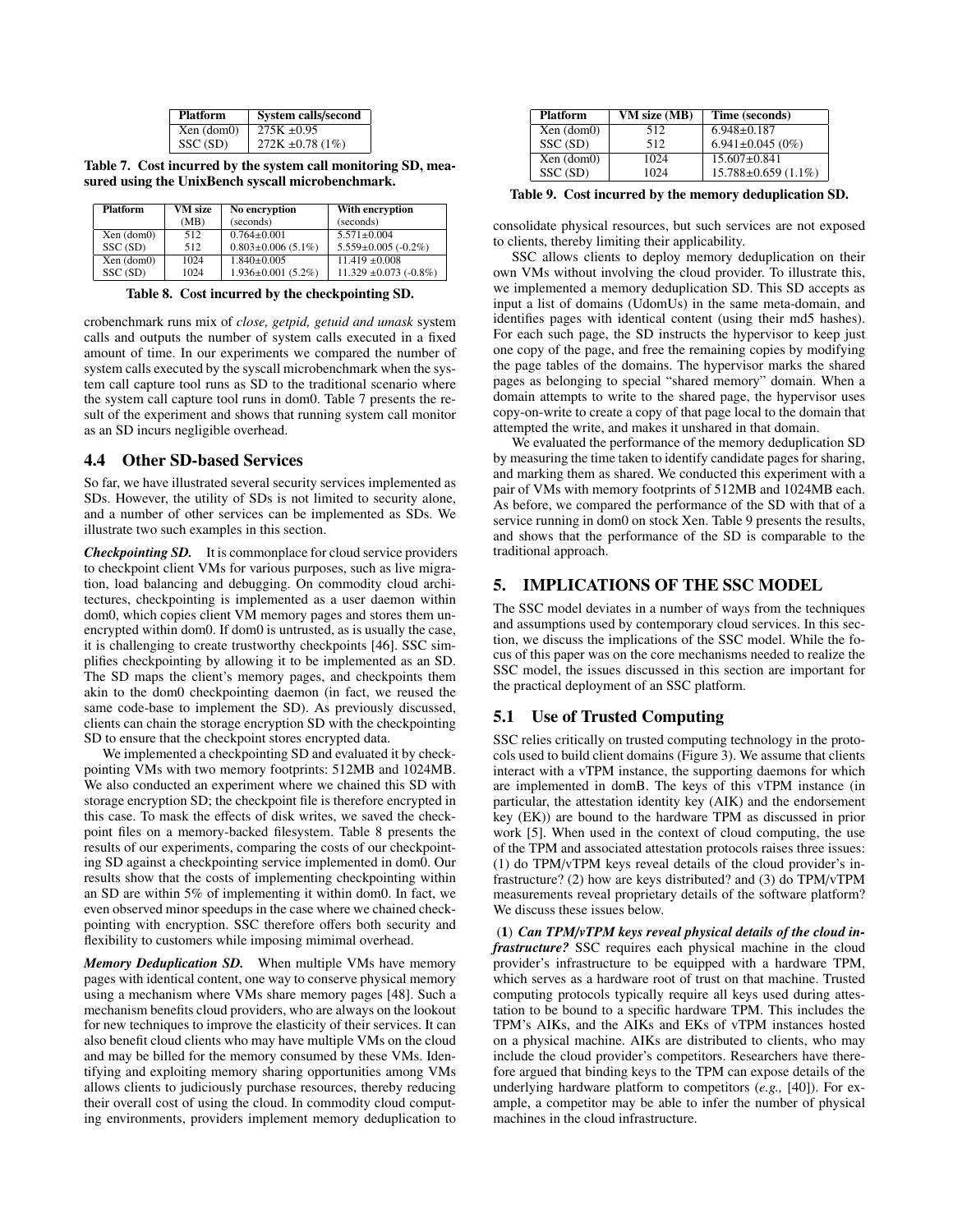Fortunately, such risks can easily be alleviated. According to specifications released by the Trusted Computing Group [\[21\]](#page-11-16), each hardware TPM can have arbitrarily many AIKs. However, the TPM's EK is unique, and is burned into the TPM chip by the hardware manufacturer. The public portion of the TPM's EK is distributed to trusted third parties, called *privacy certifying authorities (CAs)*. AIKs are bound to the TPM by signing them using the private portion of the TPM's EK. Likewise, vTPM keys are also bound to the hardware TPM, *e.g.,* by signing them using one of the hardware TPM's AIKs [\[5\]](#page-11-15). Given an AIK, the privacy CA can certify that the AIK is genuine, *i.e.,* it was indeed generated by a hardware TPM. Although the association between an AIK and the hardware TPM to which it is bound is known to the privacy CA, this association is never released outside the privacy CA. In SSC, the privacy CA can either be hosted by the cloud provider or a trusted third party.

The protocols in Figure [3](#page-3-1) only require the client to be able to verify that an AIK is genuine, and therefore only require the client to interact with the privacy CA. The cloud provider can ensure that the client gets a fresh AIK for each execution of an attestation protocol. Because a single hardware TPM exposes multiple AIKs, it is impossible for an adversarial client to assert whether Udom0s running with different AIKs are executing on the same or different physical hosts, thereby protecting details of the cloud provider's physical infrastructure.

Alternatively, the cloud provider could host a centralized, trusted cloud verification service, as proposed in prior work [\[41,](#page-11-35) [42\]](#page-11-36). This verification service enables indirect verification of hosts by vouching for their integrity. Clients could interact with this verification service to obtain attestations, instead of directly interacting with the vTPM on the execution platform, thereby alleviating the risks discussed above.

(2) *How are keys distributed to clients?* Before initiating the protocols in Figure [3,](#page-3-1) clients must first obtain the public key of the vTPM instance assigned to them. While key distribution has historically been a difficult problem, requiring public-key infrastructure (PKI) support, the centralized nature of cloud computing services eases key distribution. The cloud provider, who is trusted in SSC's threat model, can establish trusted services required by PKI, such as a privacy CA and a central directory of AIK public keys. Prior to creating a new meta-domain, a client must leverage the PKI infrastructure to obtain the AIK public key of a vTPM instance assigned to it, and use the privacy CA determine whether the key is genuine. (3) *Can TPM*/*vTPM measurements reveal details of proprietary cloud software?* TPM-based attestation protocols use measurements, typically hashes of software packages loaded for execution, to establish the trustworthiness of a platform. However, this approach may reveal specifics of the cloud provider's software infrastructure to competitors. For example, measurements may reveal the use of a module implementing a particular scheduling algorithm or a performance-enhancing library. The protocols used by SSC are based on measurements and are therefore prone to this risk.

One way to alleviate such risks is to use *property-based* TPM protocols [\[34,](#page-11-37) [37,](#page-11-38) [40,](#page-11-20) [42,](#page-11-36) [44\]](#page-11-39). The main feature of such protocols is that they attest specific *properties* of the software platform. That is, instead of attesting software using low-level measurements (*i.e.,* software hashes), which could reveal proprietary information to competitors, they attest whether the software satisfies certain properties implied by the client's security goals. For example, on SSC, such protocols could attest that the hypervisor implements the SSC privilege model, but not reveal any additional information to clients. Prior research has integrated property-based attestation protocols with the vTPM [\[37\]](#page-11-38). We will investigate the applicability of these protocols to SSC in future work.

# 5.2 VM Hosting and Migration

By its nature, SSC requires co-location of certain VMs on the same platform. A client's UdomU, any SDs and MTSDs associated with it, and the Udom0 of the client's meta-domain must be co-located on the same platform. Such constraints call for research on new algorithms for VM scheduling and migration. For example, if the cloud provider migrates one of the client's UdomUs to another host, it must also migrate SDs that service that UdomU. Some of these SDs may service other UdomUs that are not migrated; in such cases, the SDs (and the Udom0) must be replicated on both hosts. The stateless nature of Udom0 and several SDs (*e.g.,* the storage encryption SD) can potentially ease migration. For such stateless domains, the cloud provider can simply start a fresh instance of the domain on the target platform. A more thorough investigation of the cost and resource implications of these issues requires a deployment of SSC on several hosts. It also requires changes to administrative toolstacks (*e.g.,* VM migration tools, installed in Sdom0) to make them SSC-aware. We plan to investigate these topics in future research.

# 5.3 Client Technical Knowhow

SSC provides clients with unprecedented flexibility to deploy customized cloud-based services and holds clients responsible for administering their own VMs. However, this does not necessarily mean that clients need to have increased technical knowhow or manpower to leverage the benefits of SSC, *e.g.,* to implement their own services as SDs. Cloud providers can ease the deployment path for SSC by following an *SD app store* model akin to mobile application markets. Both cloud providers as well as third-party developers can contribute SDs to such an app store, from where they can be downloaded and used by clients. In fact, the dynamics of such an app store model can provide both a revenue generation opportunity to cloud providers (*e.g.,* clients can purchase SDs that they wish to use), as well as a reputation system for clients to judiciously choose SDs for their meta-domains. Of course, technically sophisticated clients can still implement their own SDs without choosing from the app store.

Finally, one of the main advertised benefits of cloud computing is that it frees clients from having to administer their own VMs. By allowing clients to administer their own VMs, SSC apparently nullifies this benefit. We feel that this is a fundamental tradeoff, and the price that clients must pay for increased security, privacy, and control over their VMs. One of the consequences of this tradeoff is that clients without the appropriate technical knowhow may commit administrative errors, *e.g.,* giving a UdomU or an SD more privileges than it needs. Nevertheless, SSC ensures that the effects of such mistakes are confined to the client's meta-domain, and do not affect the operation of other clients on the same platform.

#### 6. RELATED WORK

In this section, we compare SSC with prior work in two areas: security and privacy of client VMs in the cloud, and extending the functionality of the cloud.

*Security and Privacy of Client VMs.* Popular cloud services, such as Amazon's EC2 and Microsoft's Azure rely on hypervisorbased VMMs (Xen [\[3\]](#page-11-40) and Hyper-V [\[32\]](#page-11-41), respectively). In such VMMs, the TCB consists of the hypervisor and an administrative domain. Prior attempts to secure the TCB have focused on both these entities, as discussed below.

Historically, hypervisors have been considered to be a small layer of software. Prior work has argued that the architecture of hypervisors resembles that of microkernels [\[22\]](#page-11-42). The relatively small code size of research hypervisors [\[31,](#page-11-43) [43,](#page-11-44) [47\]](#page-11-45), combined with the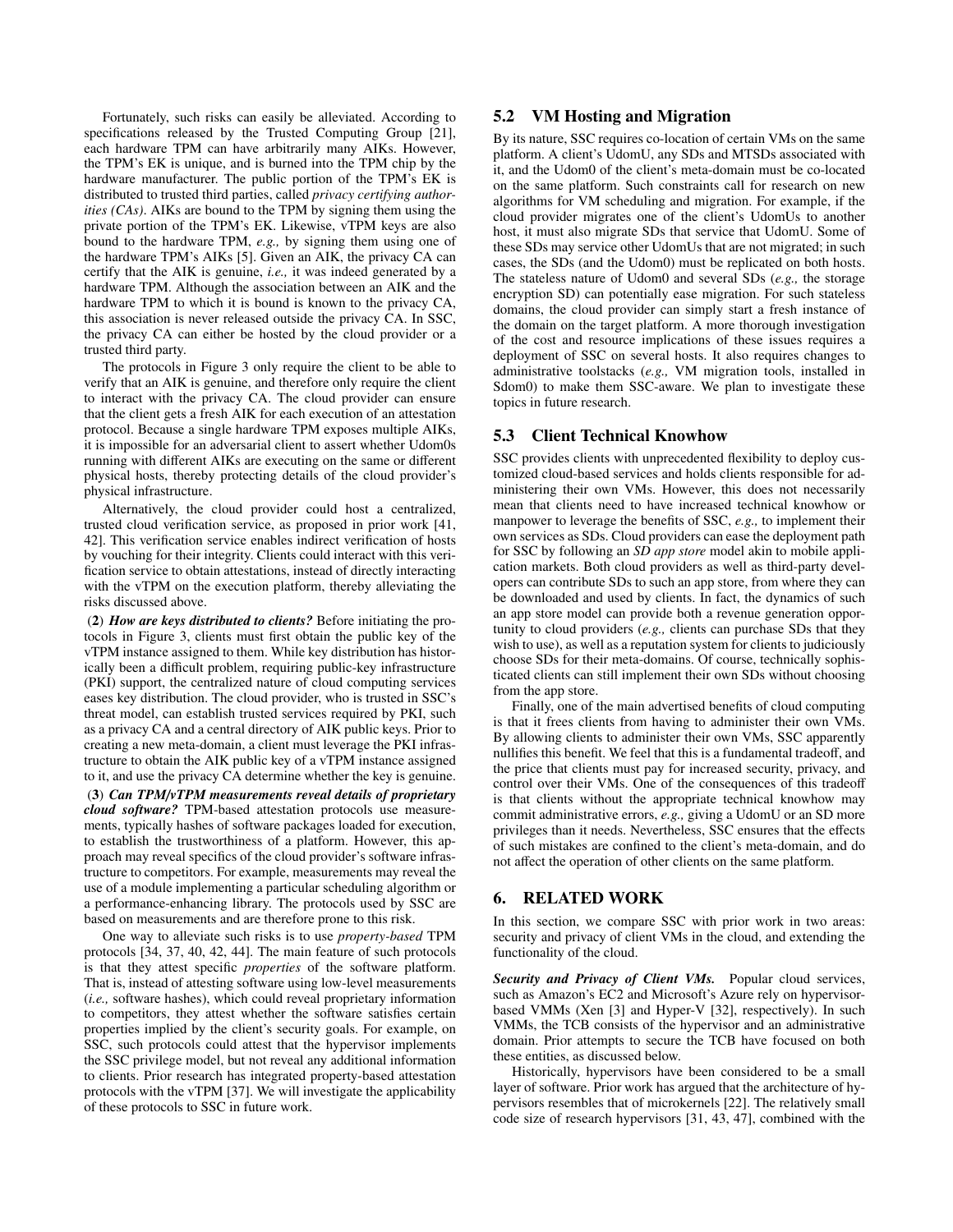recent breakthrough in formally verifying the L4 microkernel [\[27\]](#page-11-46), raises hope for similar verification of hypervisors. However, commodity hypervisors often contain several thousand lines of code (*e.g.,* 150K LoC in Xen 4.1) and are not yet within the realm of formal verification. Consequently, researchers have proposed architectures that completely eliminate the hypervisor [\[26\]](#page-11-19).

The main problem with these techniques (*i.e.,* small hypervisors and hypervisor-free architectures) is that they often do not support the rich functionality that is needed in cloud computing. Production hypervisors today need to support different virtualization modes, guest quirks, hardware features, and software features like memory deduplication and migration. In SSC, we work with a commodity hypervisor-based VMM (Xen), but assume that the hypervisor is part of the TCB. While this exposes an SSC-based VMM to attacks directed against hypervisor vulnerabilities, it also allows the SSC model to largely resemble commodity cloud computing. Recent advances to strengthen hypervisors against certain classes of attacks [\[49\]](#page-11-47) can also be applied to SSC, thereby improving the overall security of the platform.

In comparison to hypervisors, the administrative domain is large and complex. It typically executes a complete OS kernel with device drivers and a user-space control toolstack. The hypervisor gives the administrative domain privileges to control and manipulate client VMs. The complexity of the administrative domain has made it the target of a number of attacks [\[10,](#page-11-0) [11,](#page-11-1) [12,](#page-11-2) [13,](#page-11-3) [14,](#page-11-4) [23\]](#page-11-6),

To address threats against the administrative domain, the research community has focused on adopting the principle of separation of privilege, an approach that we also adopted in SSC. Murray *et al.* [\[33\]](#page-11-18) disaggregated the administrative domain by isolating in a separate VM the functionality that builds new VMs. This domain builder has highly-specific functionality and a correspondingly small code-base. This feature, augmented with the use of a library OS enhances the robustness of that code. Murray *et al.*'s design directly inspired the use of domB in SSC. Disaggregation is also advocated by Nova [\[47\]](#page-11-45). The Xoar project [\[9\]](#page-11-23) extends this approach by "sharding" different parts of the administrative toolstack into a set of domains. Previous work has also considered separate domains to isolate device drivers [\[28\]](#page-11-24), which are more defect-prone than the rest of the kernel.

SSC is similar to these lines of research because it also aims to reduce the privilege of Sdom0, which can no longer inspect the code, data and computation of client VMs. However, SSC is unique in delegating administrative privileges to clients (via Udom0). It is this very feature that enables clients to deploy custom services to monitor and control their own VMs.

The CloudVisor project [\[52\]](#page-11-11) leverages recent advances in nested virtualization technology to protect the security and privacy of client VMs from the administrative domain. In CloudVisor, a commodity hypervisor such as Xen executes atop a small, trusted, baremetal hypervisor. This trusted hypervisor intercepts privileged operations from Xen, and cryptographically protects the state of client VMs executing within Xen from its dom0 VM, *e.g.,* dom0 only has an encrypted view of a client VM's memory.

The main advantage of CloudVisor over SSC is that its TCB only includes the small, bare-metal hypervisor, comprising about 5.5KLOC, whereas SSC's system-wide TCB includes the entire commodity hypervisor and domB. Moreover, the use of cryptography allows CloudVisor to provide strong guarantees on client VM security and privacy. However, SSC offers three concrete advantages over CloudVisor. First, SSC offers clients more flexible control over their own VMs than CloudVisor. For example, because CloudVisor only presents an encrypted view of a client's VM to dom0, many security introspection tools (*e.g.,* memory introspection, as in Section [4.2\)](#page-7-0) cannot be implemented within dom0. Second, unlike CloudVisor, SSC does not rely on nested virtualization.

Nesting fundamentally imposes overheads on client VMs because privileged operations must be handled by both the bare-metal and nested hypervisors, which can slow down I/O intensive client applications, as reported in the CloudVisor paper. Third, SSC's MTSDs allow the cloud provider and clients to execute mutually-trusted services for regulatory compliance. It is unclear whether the Cloud-Visor model can achieve mutual trust of shared services.

Finally, the Excalibur system [\[40\]](#page-11-20) operates under the same threat model as SSC, and aims to prevent malicious cloud system administrators from accessing client data. It introduces a new abstraction, called policy-sealed data, which allows encrypted client data to only be decrypted on nodes that satisfy a client-specified policy, *e.g.,* only those running the CloudVisor hypervisor, or those located in a particular geographic region. Excalibur includes a centralized monitor, as well as new protocols aimed specifically to address the TPM-related issues outlined in Section [5.](#page-8-4) However, Excalibur's threat model excludes certain classes of attacks via the dom0 management interface, *e.g.,* attacks via direct memory inspection, that SSC explicitly addresses. Future work could investigate a system that integrates concepts from SSC and Excalibur, in an attempt to combine the benefits of both systems.

*Extending the Functionality of VMMs.* There has been nearly a decade of research on novel services enabled by virtualization, starting with Chen and Noble's seminal paper [\[6\]](#page-11-7). These include new techniques to detect security infections in client VMs (*e.g.,* [\[2,](#page-11-27) [7,](#page-11-48) [17\]](#page-11-49)), arbitrary rollback [\[16\]](#page-11-50), and VM migration [\[8\]](#page-11-9). However, most of these techniques are implemented within the hypervisor or the administrative domain. On current cloud infrastructures, deploying these techniques requires the cooperation of the cloud provider, which greatly limits their impact.

SSC enables clients to deploy their own privileged services without requiring the cloud provider to do so. The primary advantage of such an approach is that clients need no longer expose their code and data to the cloud provider. At the same time, SSC's MTSDs accommodate the need for cloud providers to ensure regulatory compliance and have some control over client VMs.

The xCloud project [\[50,](#page-11-51) [51\]](#page-11-12) also considers the problem of providing clients flexible control over their VMs. The original position paper [\[50\]](#page-11-51) advocated several approaches to this problem, including by extending hypervisors, which may weaken hypervisor security. The full paper [\[51\]](#page-11-12) describes XenBlanket, which realizes the vision of the xCloud project using nested virtualization. XenBlanket implements a "blanket" layer that allows clients to execute paravirtualized VMMs atop commodity cloud infrastructures. The key benefit of XenBlanket over SSC is that it provides clients the same level of control over their VMs as does SSC but without modifying the hypervisor of the cloud infrastructure. However, unlike SSC, Xen-Blanket does not address the problem of protecting the security and privacy of client VMs from cloud administrators.

#### 7. CONCLUSIONS AND FUTURE WORK

SSC is a new cloud computing model that improves client security and privacy, and gives clients the flexibility to deploy privileged services on their own VMs. SSC introduces new abstractions and a supporting privilege model to achieve these goals. We integrated SSC with a commodity hypervisor (Xen), and presented case studies showing SSC's benefits.

In the future, we plan to enhance SSC by factoring devices drivers [\[28\]](#page-11-24) and XenStore into their own domains [\[9\]](#page-11-23). We also plan to explore other novel services enabled by SDs. While our evaluation in Section [4](#page-6-0) has primarily focused on SD-based security and systems services, we also plan to build network-based services using SDs. Individual cloud clients can leverage SDs to implement middleboxes, such as NIDS systems, firewalls and traffic